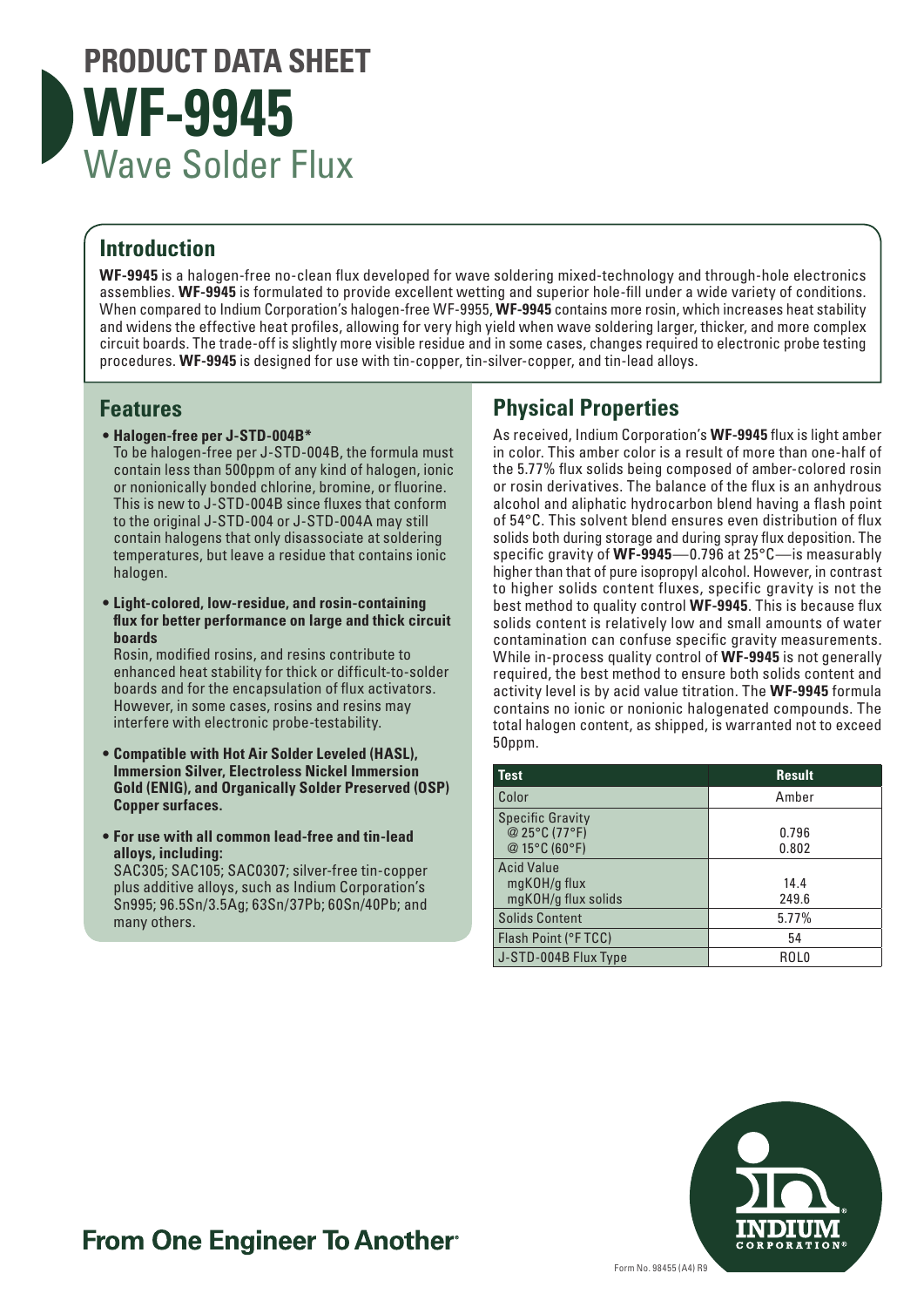## **PRODUCT DATA SHEET WF-9945 Wave Solder Flux**

## **Test Data**

### **Copper Mirror**

The J-STD-004B copper mirror test is performed per IPC-TM-650 method 2.3.32. To be classified as an "L" type flux, there should be no complete removal of the mirror surface. **WF-9945** exhibits no complete removal of the copper mirror and, therefore, is classified as an ROL0.



### **Copper Corrosion**

Copper corrosion is tested per IPC-TM-650 method 2.6.15. This test gives an indication of any visible reactions that take place between the flux residue after soldering and copper surface finishes. In particular, green copper corrosion (formed as copperchloride) should not be seen.







#### **Surface Insulation Resistance (SIR)**

The Surface Insulation Resistance test is performed per IPC-TM-650 Method 2.6.3.7, using boards prepared per IPC-TM-650 method 2.6.3.3. All boards soldered with **WF-9945** pass the requirements of having exhibited no dendritic growth, no visible corrosion, and a minimum insulation resistance of 100 megohms (1  $\times$  10<sup>8</sup>). The values shown on the two adjacent graphs show the number of Ohms times ten to the power of the vertical axis. The IPC-TM-650 SIR is a 7-day test and gives a general idea of the effect of the flux residue on the electrical properties of the surface of the circuit board.



## **Electromigration (ECM)**

| J-STD-004B Insulation Resistance Values |                       |              |  |  |  |  |
|-----------------------------------------|-----------------------|--------------|--|--|--|--|
|                                         | <b>Average Values</b> |              |  |  |  |  |
|                                         | <b>Initial</b>        | <b>Final</b> |  |  |  |  |
| <b>Pattern Up</b>                       | $1.30E+12$            | $2.54E+12$   |  |  |  |  |
| Pattern Down                            | $1.39E+13$            | $6.04E+12$   |  |  |  |  |
| Control                                 | $1.19E + 12$          | $1.19E + 12$ |  |  |  |  |

The electromigration test is performed to IPC-TM-650 method 2.6.14.1 with boards prepared using IPC-TM-650 method 2.6.3.3. The test conditions for this test are 596 hours at  $65^{\circ}$ C  $\pm$  2°C and 88.5%  $\pm$  3.5% RH. To pass this test, there should be no visible corrosion and no dendritic growth that decreases line spacing by more than 20%. In addition, the insulation resistance should not drop more than one order of magnitude after the first 96-hour stabilization period when a bias voltage is applied.



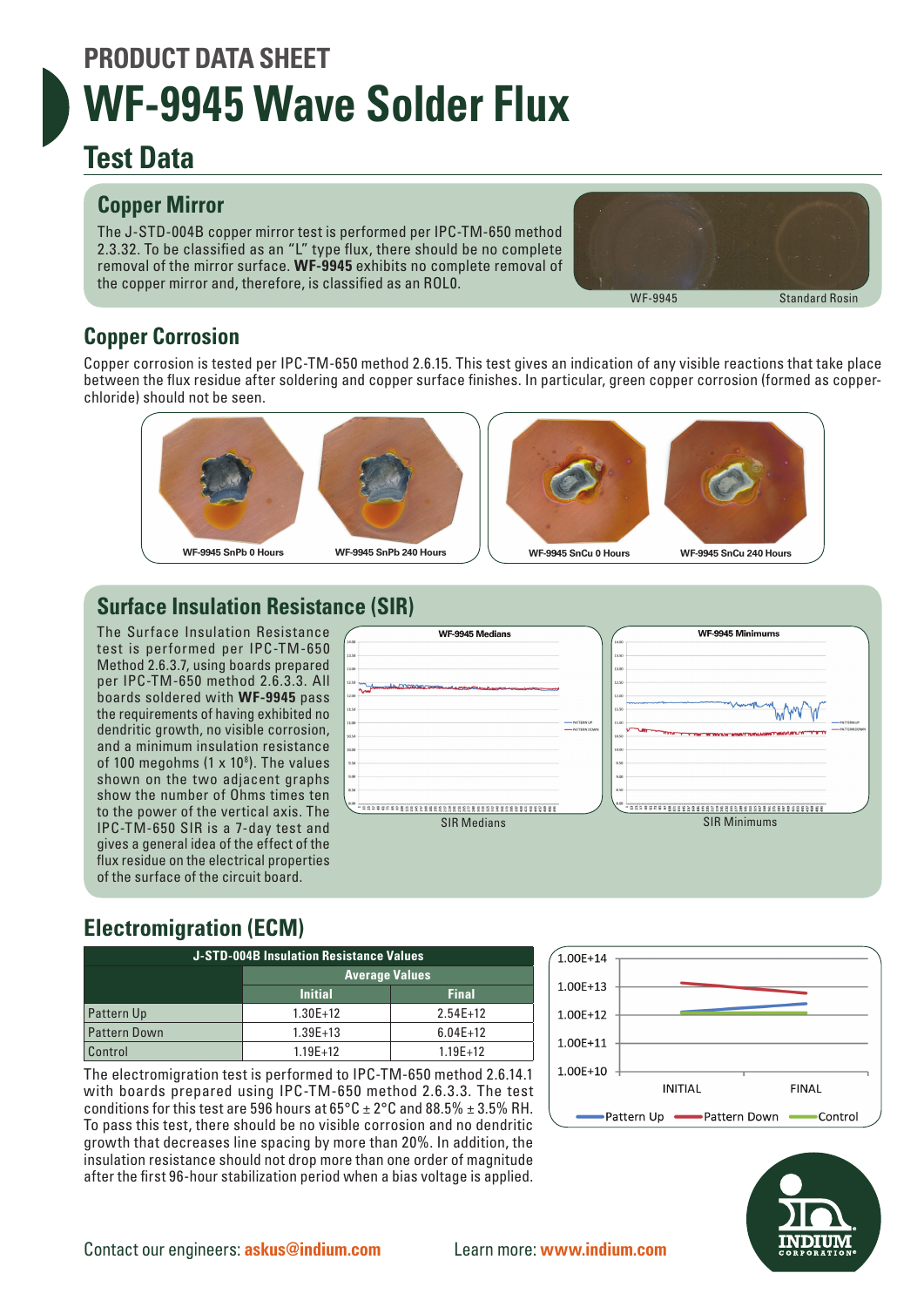# **PRODUCT DATA SHEET WF-9945 Wave Solder Flux**

## **Performance and Process Data**



#### **Hole Fill**

Indium Corporation uses several of its own tests, based on IPC workmanship standards, for determining hole fill. Depending on the design criteria for the flux, Indium Corporation uses holes of varying sizes and circuit board finishes.

| <b>Soldering Performance*</b> |         |        |  |  |  |
|-------------------------------|---------|--------|--|--|--|
|                               | Pb-Free | SnPb   |  |  |  |
| 100% PTH Fill Yield           | $98%+$  | $99%+$ |  |  |  |

*\*0.062*" *Indium Corporation test board 7 to 20mil diameter PTH*

However, we always look for 100% hole fill, even though the IPC recognizes that a smaller degree of hole fill is acceptable for its workmanship standards. Testing is typically performed with both lead-free (Indium Corporation's Sn995 alloy) and tin-lead (63Sn/37Pb) solders.

#### **Probe Testability**

Indium Corporation tests its wave soldering fluxes using a test method based on IPC 9252, employing a 5.5-ounce chisel point test probe. This method measures the electrical resistance encountered by the test probe as a result of the presence of flux residue.





#### **Process Recommendations**

Indium Corporation tests all of its wave soldering fluxes on its own wave soldering machine prior to making them available to the market.

| <b>Flux</b><br><b>Deposition</b><br>Rate<br>$\mu q / i n^2$ solids | <b>Preheat Temp</b> |                                        | <b>Preheat</b>       |              |                                 | Pot                           |
|--------------------------------------------------------------------|---------------------|----------------------------------------|----------------------|--------------|---------------------------------|-------------------------------|
|                                                                    | Top<br>(°C)         | <b>Bottom</b><br>$(^\circ \mathbb{C})$ | <b>Time</b><br>(sec) | <b>Alloy</b> | <b>Contact</b><br>Time<br>(sec) | Temp<br>$(^\circ \mathbb{C})$ |
| $750 - 1,500$                                                      | $85 - 120$          | $85 - 125$                             | $50 - 75$            | Sn995        | $4 - 6$                         | $265 - 270$                   |
| $500 - 1,000$                                                      | $70 - 110$          | $90 - 120$                             | $50 - 75$            | SnPb         | $1.5 - 2.0$                     | $250 - 260$                   |

**62mil-thick Circuit Board Process Recommendations**

### **Shelf Life**

The shelf life for this product is **3 years** in an unopened container stored at less than 32.2°C (90°F). Shelf life for an opened container will vary depending on storage conditions, including open time, temperature, and humidity. For longest shelf life of an opened container, replace cap to reduce alcohol evaporation and store in a cool, dry environment.

### **Residue Removal Recommendations**

All of Indium Corporation's no-clean fluxes, including this formula, are designed to be electrically safe under normal consumer electronic and telecommunication operating conditions. Unless otherwise specified, electrically safe means that the post-soldering residues pass J-STD-004B SIR and ECM testing. However, it is understood that some customers desire to remove residues for cosmetic reasons, improved in-circuit testing, improved compatibility with specific conformal coatings, or where the operating parameters of the circuit board may be in extreme conditions for a prolonged period.

If the removal of no-clean flux residues is desired, most commercially available cleaning agents will be effective. Indium Corporation's Technical Support Engineers work closely with cleaning agent vendors and have confirmed flux residue removal capabilities from several vendors using their recommended products and parameters. It is unlikely that users of Indium Corporation's no-clean products will need to change their current residue removal materials and parameters from those currently used. However, when establishing a new process or desiring confirmation of process recommendations, please contact Indium Corporation's Technical Support staff for assistance.